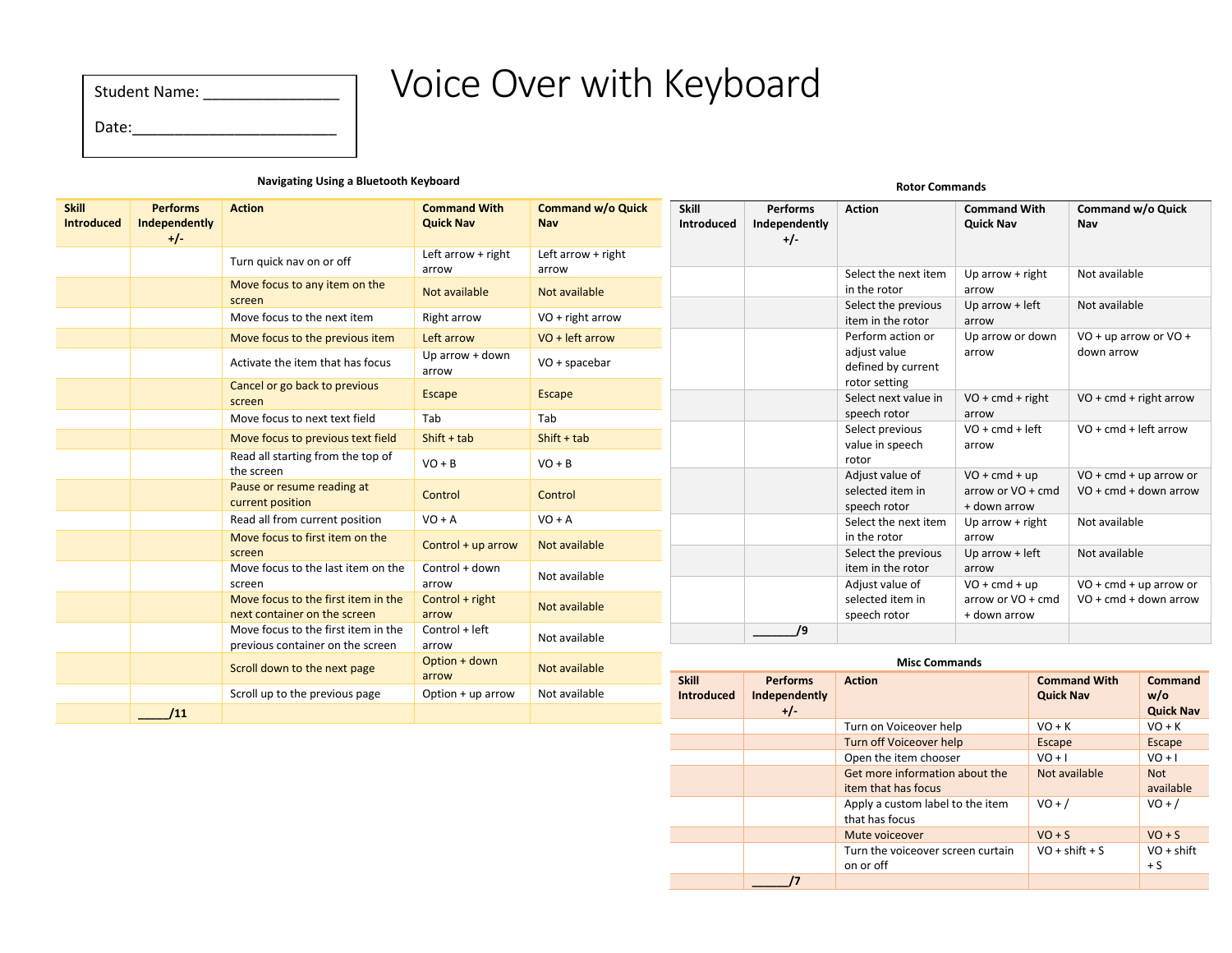| <b>Skill</b>      | <b>Performs</b> | <b>Action</b>                                 | Command          | Command          |
|-------------------|-----------------|-----------------------------------------------|------------------|------------------|
| <b>Introduced</b> |                 |                                               | With             | w/o              |
|                   | Independently   |                                               |                  |                  |
|                   | $+/-$           |                                               | <b>Quick Nav</b> | <b>Quick Nav</b> |
|                   |                 | When an app is open, switch directly to the   | $Cmd + tab$      | $Cmd + tab$      |
|                   |                 | next open app                                 |                  |                  |
|                   |                 | When an app is open, switch directly to the   | $Cmd +$          | $Cmd +$          |
|                   |                 | previous open app                             | $shift + tab$    | $shift + tab$    |
|                   |                 | Go to the home screen                         | $VO + H$         | $VO + H$         |
|                   |                 | Open the app switcher                         | $VO + H$         | $VO + H$         |
|                   |                 |                                               | twice            | twice            |
|                   |                 |                                               | quickly          | quickly          |
|                   |                 | Close the app switcher                        | $VO + H$         | $VO + H$         |
|                   |                 |                                               | twice in a       | twice in a       |
|                   |                 |                                               | row              | row              |
|                   |                 | Enter "jiggle mode" so you can move or remove | $VO + shift$     | <b>Not</b>       |
|                   |                 | apps from the home screen or app switcher     | $+ M$            | available        |
|                   | 6               |                                               |                  |                  |

| <b>Skill</b><br>Introduced | <b>Performs</b><br>Independently<br>$+/-$ | <b>Action</b>                                   | Command<br><b>With Quick</b><br>Nav | Command<br>w/o Quick<br>Nav |
|----------------------------|-------------------------------------------|-------------------------------------------------|-------------------------------------|-----------------------------|
|                            |                                           | Read next phrase                                | Right arrow                         | $VO + right$<br>arrow       |
|                            |                                           | Read previous phrase                            | Left arrow                          | $VO + left$<br>arrow        |
|                            |                                           | Read all starting from the top of the<br>screen | $VO + B$                            | $VO + B$                    |
|                            |                                           | Pause or resume reading at current<br>position  | Control                             | Control                     |
|                            |                                           | Read all from current position                  | $VO + A$                            | $VO + A$                    |
|                            |                                           | Read next phrase                                | Right arrow                         | $VO + right$<br>arrow       |
|                            |                                           | Read previous phrase                            | Left arrow                          | $VO + left$<br>arrow        |
|                            |                                           | Read all starting from the top of the<br>screen | $VO + B$                            | $VO + B$                    |
|                            |                                           |                                                 |                                     |                             |

## **Navigating text using a Bluetooth keyboard**

| <b>Skill</b><br><b>Introduced</b> | <b>Performs</b><br>Independently<br>$+/-$ | <b>Action</b>                                                | <b>Command w/o Quick Nav</b> |
|-----------------------------------|-------------------------------------------|--------------------------------------------------------------|------------------------------|
|                                   |                                           | Read next character                                          | Right arrow                  |
|                                   |                                           | Read previous character                                      | Left arrow                   |
|                                   |                                           | Read next word                                               | Option + right arrow         |
|                                   |                                           | Read previous word                                           | Option + left arrow          |
|                                   |                                           | Read next line                                               | Down arrow                   |
|                                   |                                           | Read previous line                                           | Up arrow                     |
|                                   |                                           | Read next paragraph                                          | Option + down arrow          |
|                                   |                                           | Read previous paragraph                                      | Option + up arrow            |
|                                   |                                           | Move insertion point to the<br>beginning of the current line | Cmd + left arrow             |
|                                   |                                           | Move insertion point to the end<br>of the current line       | Cmd + right arrow            |
|                                   |                                           | Move insertion point to the top<br>of the text field         | $Cmd + up$ arrow             |
|                                   |                                           | Move insertion point to the<br>bottom of the text field      | Cmd + down arrow             |
|                                   |                                           | Read next character                                          | <b>Right arrow</b>           |
|                                   |                                           | Read previous character                                      | Left arrow                   |
|                                   |                                           | Read next word                                               | Option + right arrow         |
|                                   |                                           | Read previous word                                           | Option + left arrow          |
|                                   | /16                                       |                                                              |                              |

## **Copying Read Only Text**

| Performs      | <b>Steps</b>                                                                                                                                                                                                                                                     |
|---------------|------------------------------------------------------------------------------------------------------------------------------------------------------------------------------------------------------------------------------------------------------------------|
| Independently |                                                                                                                                                                                                                                                                  |
| $+/-$         |                                                                                                                                                                                                                                                                  |
|               | Press the left arrow and right arrow simultaneously to ensure quick nav is on.                                                                                                                                                                                   |
|               | Press left arrow or right arrow to navigate to the phrase that contains the desired                                                                                                                                                                              |
|               | text or the beginning of a large block of desired text.                                                                                                                                                                                                          |
|               | Press VO+shift+M. You should hear three beeps.                                                                                                                                                                                                                   |
|               | Adjust the rotor to the unit of text that will be used to select the desired text:<br>"characters", "words", or "lines".                                                                                                                                         |
|               | Use the pinch gesture to increase or decrease the amount of selected text.<br>Voiceover will speak text as it is added or removed to the selection. Note that it<br>appears there is no way to use the keyboard to do this so you must use the pinch<br>gesture. |
|               | Press cmd+C to copy the selected text into the buffer. Voiceover will announce<br>the entire block of text that was copied to the buffer.                                                                                                                        |
|               | Move focus to an editable text field and press up arrow and down arrow at the<br>same time to disable quick nav so you can edit the text in the text field                                                                                                       |
|               | Move the insertion point to the desired location in the text field using the<br>commands defined in the Entering and editing text section of this document.                                                                                                      |
|               | Press cmd+V to paste the text from the buffer into the text field. Voiceover will<br>read the entire block of text that was pasted into the text field.                                                                                                          |
|               | Press the left arrow and right arrow simultaneously to ensure quick nav is on.                                                                                                                                                                                   |
|               | Press left arrow or right arrow to navigate to the phrase that contains the desired<br>text or the beginning of a large block of desired text.                                                                                                                   |
| 111           |                                                                                                                                                                                                                                                                  |

#### **Read Text**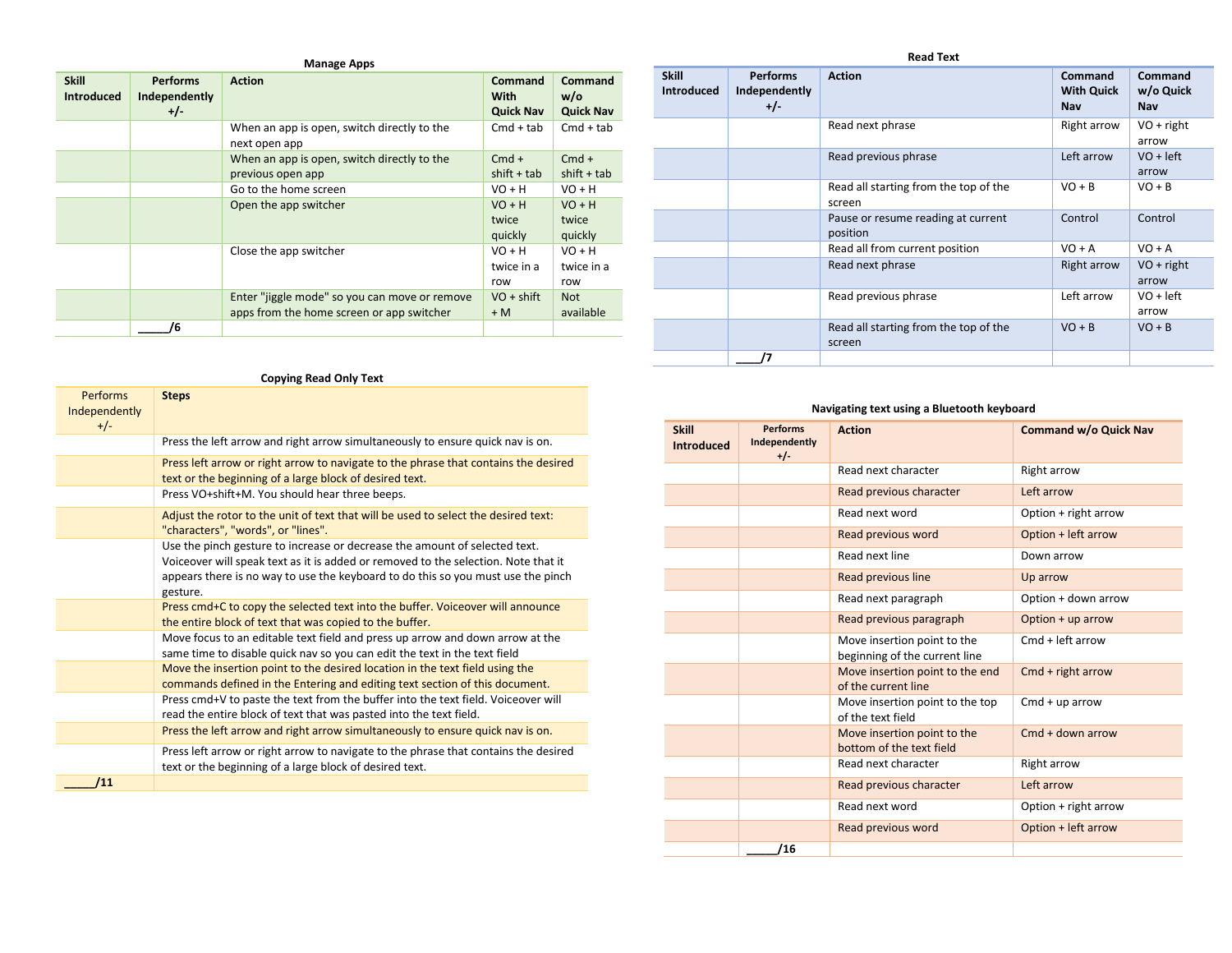## **Manipulating text using a Bluetooth keyboard**

| <b>Skill</b><br>Introduced | Performs<br>Independently<br>$+/-$ | <b>Action</b>                             | <b>Command w/o Quick Nav</b>                                                                                           |
|----------------------------|------------------------------------|-------------------------------------------|------------------------------------------------------------------------------------------------------------------------|
|                            |                                    | Select text to be copied, cut, or deleted | Press shift and any of the commands defined in the navigating text using a bluetooth keyboard section of this document |
|                            |                                    | Select all                                | $Cmd + A$                                                                                                              |
|                            |                                    | Delete selected text                      | Delete                                                                                                                 |
|                            |                                    | Copy selected text                        | $Cmd + C$                                                                                                              |
|                            |                                    | Cut selected text                         | $Cmd+X$                                                                                                                |
|                            |                                    | Paste text                                | $Cmd + V$                                                                                                              |
|                            |                                    | Undo                                      | $Cmd + Z$                                                                                                              |
|                            |                                    | Redo                                      | $Cmd + shift + Z$                                                                                                      |
|                            |                                    | Select text to be copied, cut, or deleted | Press shift and any of the commands defined in the navigating text using a bluetooth keyboard section of this document |
|                            |                                    | Select all                                | $Cmd + A$                                                                                                              |
|                            |                                    | Delete selected text                      | Delete                                                                                                                 |
|                            |                                    | Copy selected text                        | $Cmd + C$                                                                                                              |
|                            |                                    | Cut selected text                         | $Cmd+X$                                                                                                                |
|                            |                                    | Paste text                                | $Cmd + V$                                                                                                              |
|                            |                                    | Undo                                      | $Cmd + Z$                                                                                                              |
|                            |                                    | Redo                                      | $Cmd + shift + Z$                                                                                                      |
|                            |                                    | Select text to be copied, cut, or deleted | Press shift and any of the commands defined in the navigating text using a bluetooth keyboard section of this document |
|                            |                                    | Select all                                | $Cmd + A$                                                                                                              |
|                            |                                    | Delete selected text                      | Delete                                                                                                                 |
|                            | /19                                |                                           |                                                                                                                        |